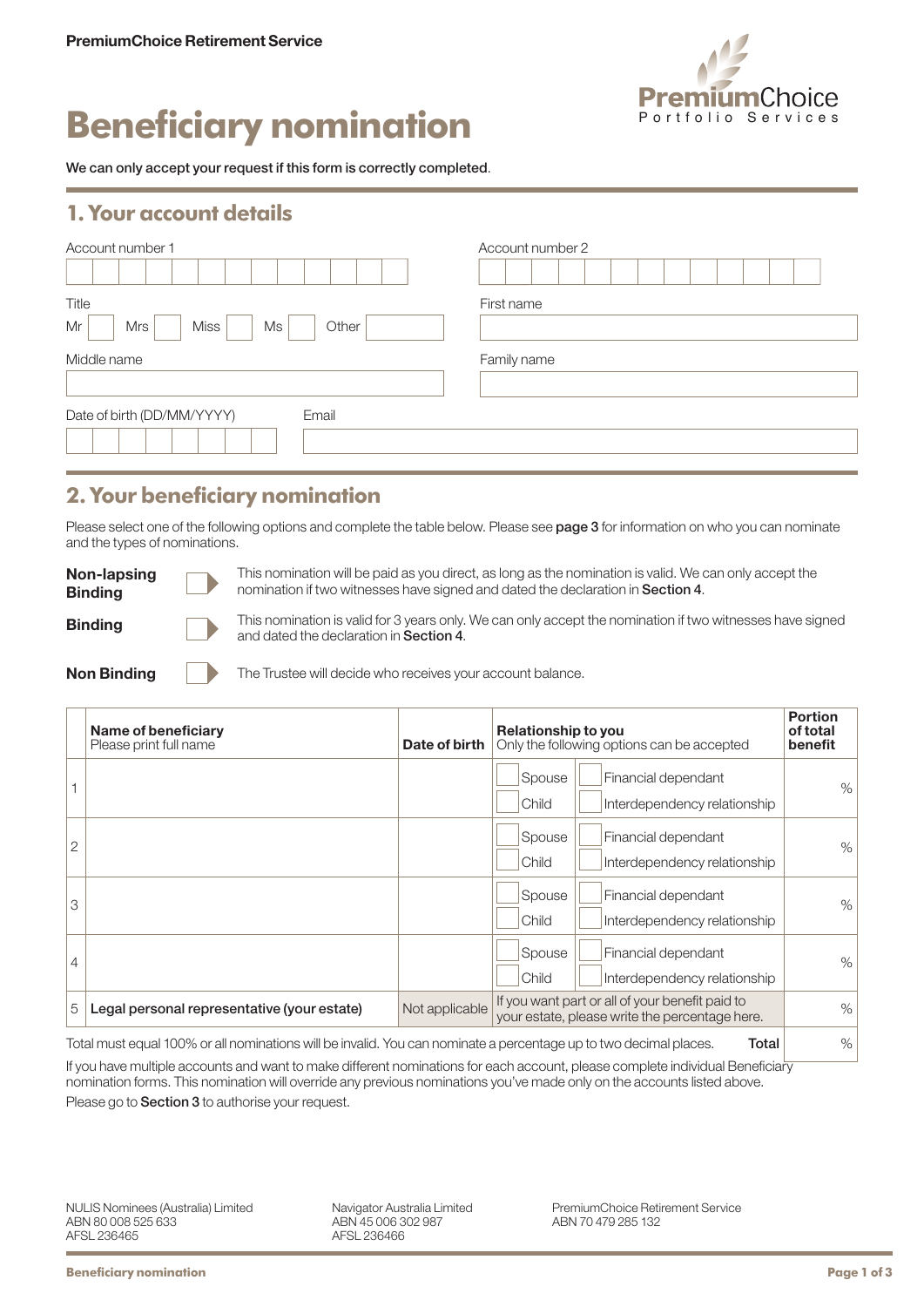# **3. Your agreement and declaration**

I've read and understood the information provided on page 3.

I request the Trustee accept my beneficiary nomination for the nominated account(s). I understand I should review my nomination regularly, especially when my circumstances change (eg marriage, having children or any other life changing event), to ensure my nomination is always up to date.

### Signature of applicant

| Date (DD/MM/YY) |  |  |  |  |  |
|-----------------|--|--|--|--|--|
|                 |  |  |  |  |  |

If signed under the Power of Attorney: Attorneys must attach a certified copy of the Power of Attorney. The Attorney hereby certifies that he/she has not received notice of any limitation or revocation of his/her Power of Attorney and is also authorised to sign this form.

Power of Attorney documents can't be accepted via fax or email.

If you've selected a non-lapsing binding or binding nomination, please arrange for your witnesses to complete Section 4.

# **4. Witness declaration**

(only required for non-lapsing binding and binding nominations)

### Witness declaration

I declare:

- I'm over 18 years of age
- I'm not a nominated beneficiary of the applicant, and
- this form was signed and dated by the applicant in my presence.

#### Witness one Witness two

| First name                  | First name                  |
|-----------------------------|-----------------------------|
| Family name                 | Family name                 |
| <b>Signature of witness</b> | <b>Signature of witness</b> |

| Date (DD/MM/YY) |  |  |  |  |  |
|-----------------|--|--|--|--|--|
|                 |  |  |  |  |  |

otherwise we can't accept the nomination.

The witness must sign on the same date as the applicant<br>
otherwise we can't accept the nomination.<br>
otherwise we can't accept the nomination.

## **5. Check your nomination**

I've completed Sections 1 to 3 of the form.

I've supplied the full name, date of birth and relationship of all beneficiaries in Section 2.

Date (DD/MM/YY)

The total of the percentages allocated to beneficiaries add up to 100% in Section 2.

 If I've requested the binding or non-lapsing binding nomination, I've signed and dated my form in front of two witnesses who are over 18 years of age and not nominated as beneficiaries in Section 2. My witnesses have signed Section 4.

If I've requested the non-lapsing binding or binding option any alterations have been initialled by both me and by my two witnesses.

# **6. Send us your form**

Please mail or fax your completed, signed and dated form to:

#### **PremiumChoice** GPO Box 1610 Melbourne VIC 3001

#### Fax number: (03) 9869 1595 Email: premiumchoice@investinfo.com.au

If you have any questions, please speak with your financial adviser, call us on 1300 880 054 Monday to Friday between 8.00 am and 6.00 pm (AEST/AEDT) or visit investinfo.com.au/premiumchoice